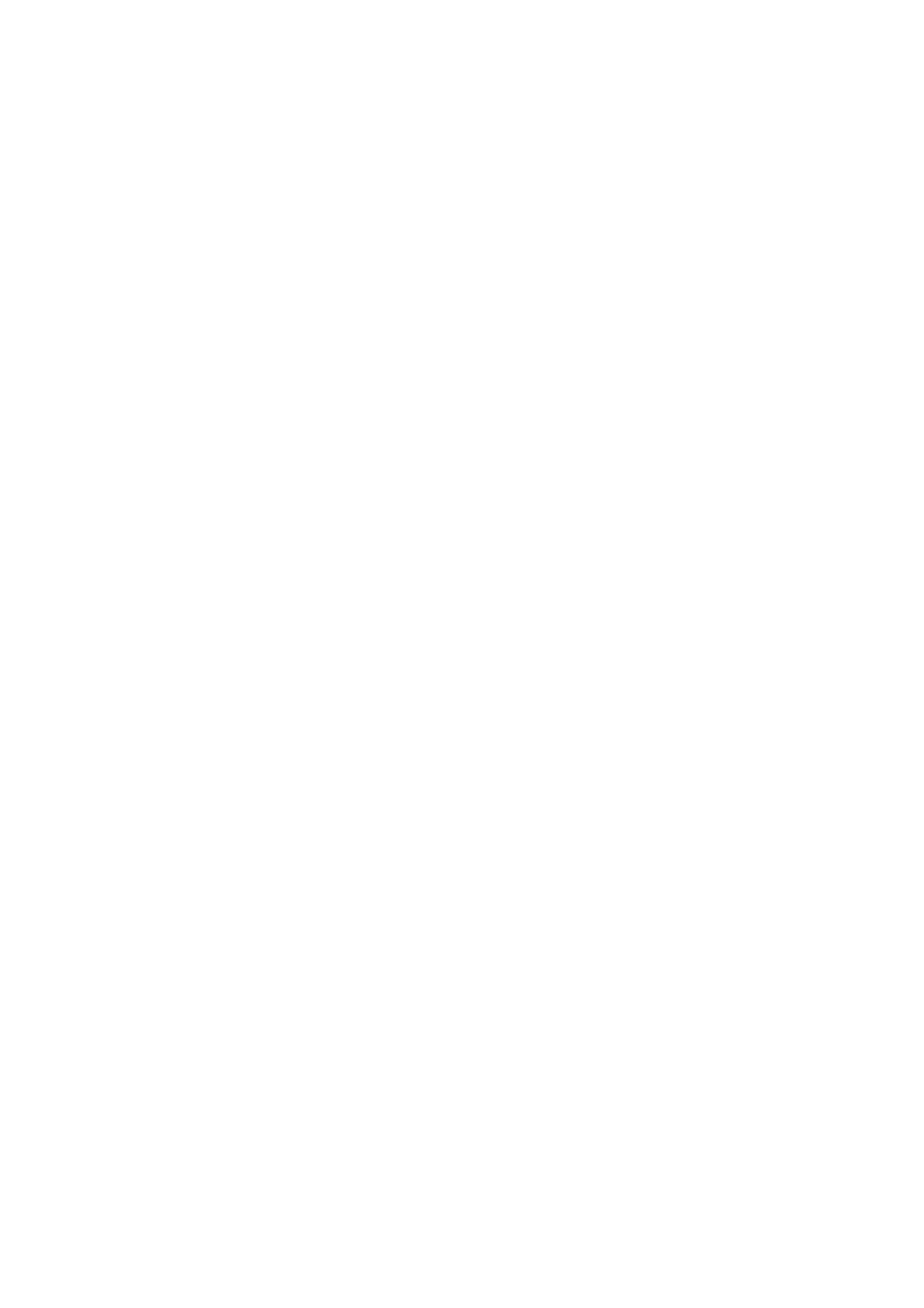Abstracts of Papers in English

Abstracts of Papers in English

analysis method in this case is not an exception. On the other hand, contracting projects, especially in construction projects, due to economic conditions and unstable business environment, especially in Iran, the benchmark price is of particular importance. Due to the signicant effects of the standard price in the determination of contractors, observed that the ANP method will not be able to apply all these effects at the result. The traditional method combined with the classical method, but with substantial changes. In fact, these changes are related to the defined bounds for the price and type of project owners to deal with contractors who have been out of bounds, returns. Assuming Minos and plus - Here Minos plus 20% lower and 40% higher than the price at which the item was defined - for these limitations, the solution

was extracted from the traditional approach. An interesting result was that there was a significant difference between the results of Analytic Network Process combined with the selected contractor. The advantages of this method over the traditional method, it can be easily understood and the acceptance of it. Limitations of this study include the use of this method in a limited geographical area, as well as certain type of organizations (Isfahan preparedness). Finally, the expression is important in this study to avoid calculation errors and to draw shapes and diagrams, using Excel software and Super Decision software.

Key Words: Contractor's selection, analytic network process, construction projects, heuristic method.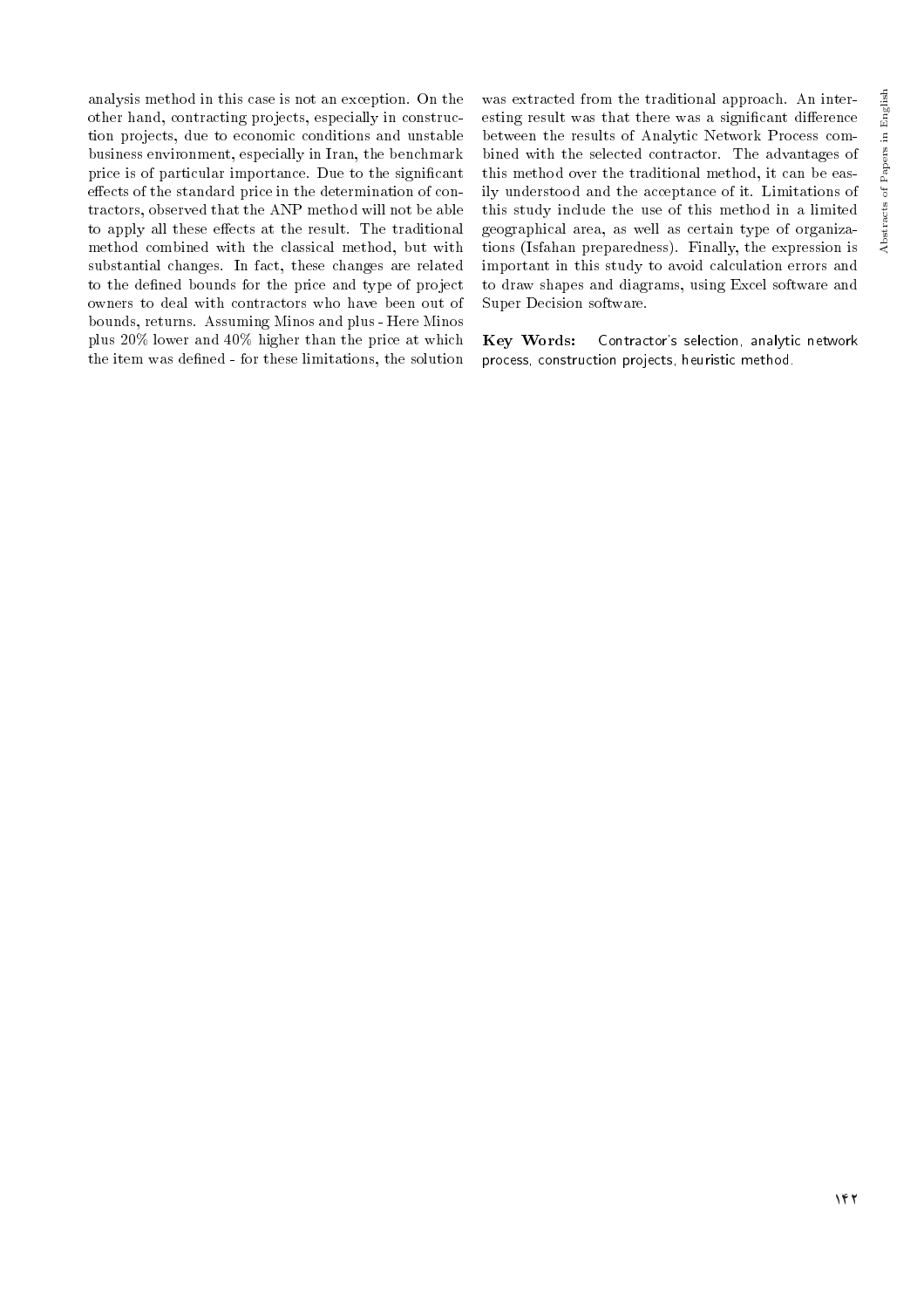Key Words: Supplier selection, multi-product, fuzzy TOPSIS, risk, discount, meta-heuristic algorithms.

# A MODEL FOR MEASURING THE GAP IN ORGANIZATIONAL RESOURCES INVESTMENT, EMPIRICAL STUDY IN IRAN AUTOMOTIVE INDUSTRY

A. Zakery zakery@aut.ac.ir A. Afrazeh(corresponding author) afrazeh@aut.ac.ir Dept. of Industrial Engineering and Systems Management Amirkabir University of Technology

Sharif Industrial Engineering and Management Journal Volume 32, Issue 2.2, Page 121-130, Research Note

c Sharif University of Technology

 Received 4 October 2014; received in revised form 25 April 2015; accepted 6 May 2015.

#### Abstract

Strategic resources of organizations, as the most effective resources in fulfilling companies' strategies, require relevant attention and investment. In today's knowledgebased economy intangible resources are more important than traditional resources like land and capital and intellectual capital (IC) has devoted a special position in business strategy and management to itself. However do companies invest enough to preserve and improve this valuable resource? In this paper we aim to assess the actual and expected organizational investments in intellectual capital. So we need a conceptual model which enables studying resources' role in company's strategies and investments. This model should be based on a relevant firm view and takes an appropriate approach to identify and categorize organizational resources. Here we propose a conceptual model and related steps to collect required information for assessment of strategic importance of resources (as the expected level for investment) and also current investment level in different resources. Then the probable gap between these two levels is measured and analyzed. This model is applied via Iranian automotive companies. The results of applying the model shows there is a signicant gap between strategic importance and current investment in all three groups of intellectual capital (human, structural and relational), while not in tangible (physical and financial) assets. The gap is bigger in human capital, structural capital and then relational capital respectively. Finally the gap between strategic importance and current investment is investigated in different sub-categories of studied companies in order to get insights of resource management issues across automotive companies. Probable differences in terms of ownership, age of company, size and service or product-oriented activity of the companies has been compared and analyzed. The findings of the paper emphasize the necessity of changing managers' mental models from merely focusing on planning and investments in tangible and traditional assets towards intangibles assets.

Key Words: organizational resources, intangible resources, intellectual capital, strategic resources, investment.

# CONTRACTOR SELECTION MODEL USING THE COMBINATION OF ANP AND A HEURISTIC METHOD (CASE STUDY: MANUFACTURING PROJECTS)

M. Karbasian mkarbasi@mut-es.ac.ir A. Eghbali babadi ali-eghbali@mut-es.ac.ir A. Gholami(corresponding author) a.gholami92@mut-es.ac.ir

Dept. of industrial Engineering Malek-Ashtar University of Technology

Sharif Industrial Engineering and Management Journal Volume 32, Issue 2.2, Page 131-138, Research Note

c Sharif University of Technology

 Received 5 January 2015; received in revised form 30 May 2015; accepted 19 September 2015.

## Abstract

The purpose of this study is to provide a reasonable and simple solution for the decision making process of choosing the contractor that will be used with a combination of experimental and theoretical approaches The approach of this study was to review the literature regarding the selection of the contractor. According to the methods and techniques available in the literature, ANP method was chosen. In other words , according to simplicity, comprehensiveness and universality, and also spend less time and human resources in the contractor selection the methods available in the literature contractor selection, Analytic Network Process (ANP) of Multi-Criteria Decision Making (MCDM) method was chosen for use in this study. Given that each method has drawbacks and deficiencies are found, the network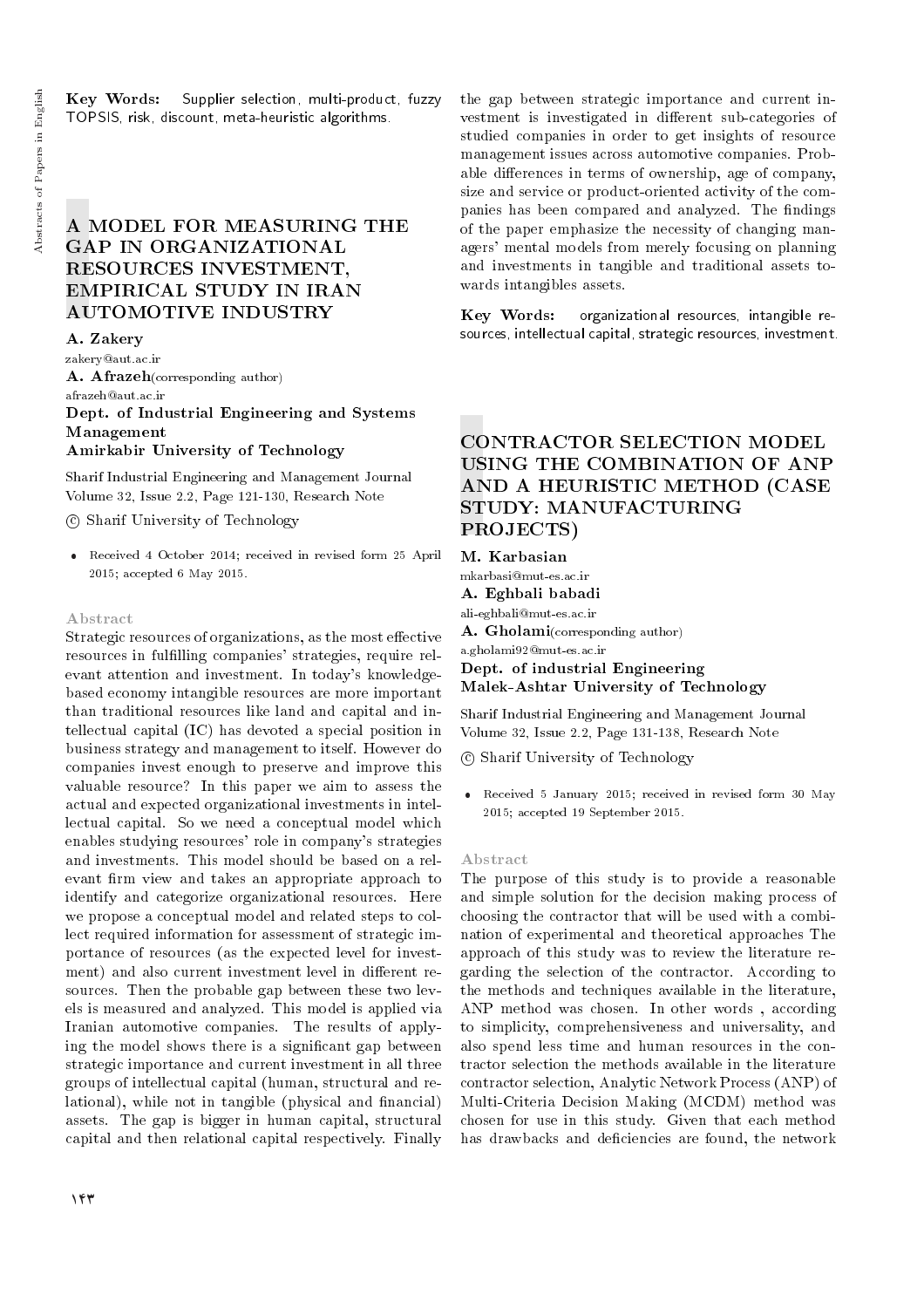# GROUP DECISION MAKING WITH HETEROGENEOUS INCOMPLETE UNCERTAIN PREFERENCE RELATION

A. Mirfendereski(corresponding author) mirfendereski@ie.sharif.edu

## K. Eshghi eshghi@sharif.edu Dept. of Industrial Engineering Sharif University of Technology

Sharif Industrial Engineering and Management Journal Volume 32, Issue 2.2, Page 99-111, Original Article

c Sharif University of Technology

 Received 24 November 2014; received in revised form 9 March 2015; accepted 12 April 2015.

## Abstract

In complex human social activities, practical problems involve more prominent uncertainty, and deterministic approaches of classical methods become powerless. Decision makers sometimes are distributed in different geographical regions and it may be difficult to reach an agreement on which unique preference relations format is used. On the other hand, decision makers usually do not have enough knowledge to express their preference relations completely.

In this research, a new method for human group decision making is presented by using heterogeneous incomplete uncertain preference relations. The uncertain multiplicative preference relations, uncertain fuzzy preference relations, uncertain linguistic preference relations, intuitionistic fuzzy preference relations and Interval preference sequence can be included in this method. Our new method consists of nine steps. In the first step, decision-makers preferences in the form of heterogeneous comparison matrixes are driven. In the second step, we change them to the homogeneous form. This homogeneous form is interval multiplicative preference relation. In the third step, a preprocessing approach using an optimization framework is presented to obtain a complete consistent interval comparison matrix respect to each decision-maker preferences. In the fourth step, flexible and simple forms are obtained to show the robustness of the final weights. In the fifth step, rank sequences for each decision maker is obtained. In the sixth step, the importance weights of decision makers are calculated. In the seventh step, importance weights of alternatives respect to each decision maker preferences are derived. In the eighth step, a multi-objective model is established and in the final step a bi-an optimization model which aims to maximize simultaneously the group consensus, the individual consistency and weights robustness of each decision maker is solved.

By solving the optimization model, the priority weights of alternatives can be obtained. Finally, an illustrative example is used to show the feasibility and effectiveness of the proposed method.

Key Words: Group decision making, heterogeneous incomplete uncertain preference relation, consensus, consistency, robustness.

# DEVELOPING A MODEL OF MULTI-OBJECTIVE FUZZY RANDOM SELECTION AND ALLOCATION OF ORDERS TO SUPPLIERS UNDER DISCOUNT AND RISK; TWO META-HEURISTIC ALGORITHMS

**B.** Afshar Nadjafi(corresponding author)

afsharnb@alum.sharif.edu

F. Rahimi

r.farnoosh 68@yahoo.com

A. Kakaie ahmad.kakaie@yahoo.com

Dept. of Mechanical and Industrial Engineering Islamic Azad University, Qazvin Branch

Sharif Industrial Engineering and Management Journal Volume 32, Issue 2.2, Page 113-120, Research Note

c Sharif University of Technology

 Received 18 August 2014; received in revised form 8 February 2015; accepted 20 April 2015.

## Abstract

Supplier selection and assignment of orders to potential suppliers are among the most important functions of supply chain management. In this research, a multiobjective supplier selection and assignment of orders to the suppliers under uncertainty is presented. The first objective is minimizing the total cost including purchasing cost of products, shipping and ordering cost. The second objective aims to minimize the delay by the supplier due to the uncertainty, while the third objective tries to maximum the weighted risk of the selected suppliers. Suppliers' weights are obtained using Fuzzy TOP-SIS method because of uncertainty involved. In the proposed model, products are purchased under quantity discounts where sign function is exercised to obtain an efficient formulation. Due to the complexity of the proposed model, two meta-heuristic algorithms i.e., NSGA-II and MOPSO are applied for solving it. Finally, efficiency of the algorithms are evaluated using quantitative measures.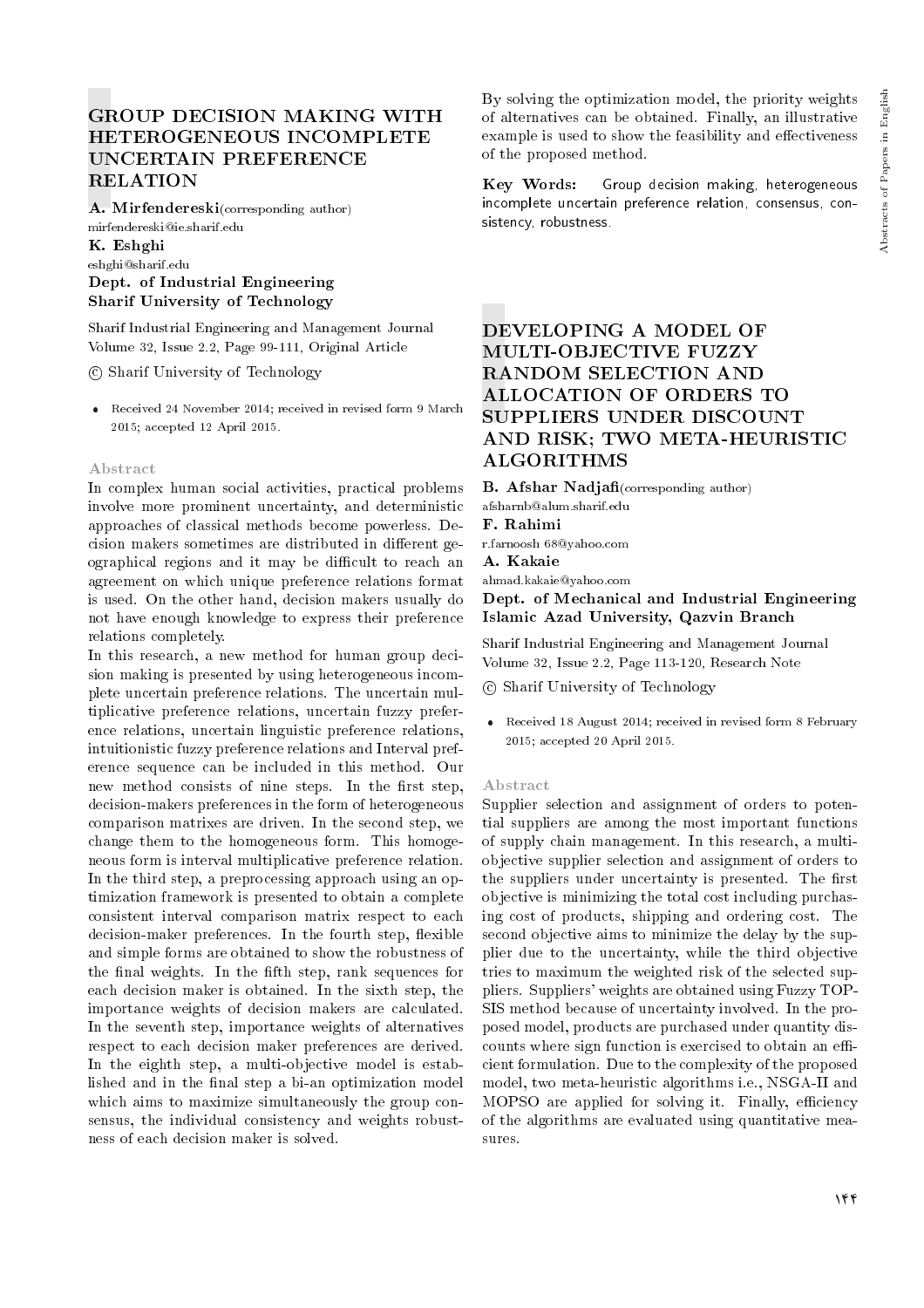the chain is able to convince to its partner to cover a portion of the cost of advertising. This action is named as vertical cooperative advertising also known as co-op advertising.

Generally speaking, there are two types of advertising in the relation manufacturer-retailer which are the global and local advertising. Manufacturer is responsible of the global advertising which his purpose is to create a brand image with a nationwide' scope. On the other hand, the retailer has under its hands the local advertising that treats on promotion and prices in order to stimulate the consumer demand. In the co-op advertising the costs for locally placing advertising among a retailer or wholesaler and a manufacturer are shared by all members of the chain.

Coordination of pricing and marketing policies is one of the main problems in business. An economical way to achieve marketing objectives is cooperation advertising. So the manufacturer undertakes a percentage of the advertising costs of retailer. On the other hand, market noise effects are effective in achieving these goals. Using game theory, we consider four strategies including Nash game, Stackelberg-manufacturer, Stackelbergretailer and cooperative game to optimize the cooperative advertising and pricing problem where market noise effect is considered. In this regard, to obtain optimal values, in each case the convexities of objective functions are proved and a numerical example is presented for each state. Then sensitivity analyses are presented to assess changes and their impact on the decision variables. It is observed that although the noise effects of the market will increase advertising costs, but increase the profits of the chain members, and the entire system.

Key Words: Pricing, advertising, noise effect, bi- level supply chain, game theory.

# INTERVAL ESTIMATION OF C<sub>pm</sub> AND Cpmk IN AR(1) PROCESS USING CIRCULAR BLOCK BOOTSTRAP **METHOD**

S. Raissi(corresponding author) raissi@azad.ac.ir S. Jafarian Namin st s jafarian@azad.ac.ir Dept. of Industrial Engineering Islamic Azad University, South Tehran Branch A. Amiri amiri@shahed.ac.ir Dept. of Industrial Engineering Shahed University

Sharif Industrial Engineering and Management Journal Volume 32, Issue 2.2, Page 89-98, Original Article

c Sharif University of Technology

 Received 22 November 2014; received in revised form 9 May 2015; accepted 28 June 2015.

## Abstract

Process capability indices (PCIs) as quantitative measures of process performance in satisfying the customers' expectations have been widely used in industry. as comparative ratios between voice of the customer and voice of the process. The independency of observations over time is one of the assumptions of the most PCIs developed. However, the development of sampling technology has led to increasing the number of sampling as well as decreasing the time interval between sampling. This leads to occurrence of autocorrelation between successive observations and violation of the independency between observations There are different point estimators and condence intervals for the process capability indices of autocorrelated data in the literature. In this paper for the first time, confidence intervals of Cpm and Cpmk are estimated using Circular Block Bootstrap resampling technique when the data are autocorrelated and modeled by an AR(1) process.

Estimating the PCIs sampling distribution through simulation studies showed that increasing autocorrelation coefficients leads to decreasing in sampling standard deviation and bias in the PCIs estimators. However, larger sample sizes have resulted in more accurate estimations and lower bias, skewness and kurtosis of estimators.

In addition, performance of the proposed interval estimators are compared through numerical examples. Simulations results of two different methods of confidence interval indicate that 95% standard bootstrap (SB) method often outperforms the Biased-Corrected and accelerated (BCa) Percentile Bootstrap method without considering the magnitude of autocorrelation coef ficient. Moreover, the effects of various autocorrelation coefficients, sample sizes, mean values and standard deviations on the proposed condence intervals have been appraised.

Finally, by comparing the results of the proposed method and existing methods in the literature, some advantages of the bootstrap have been mentioned. Generally, considerable volume of available data is brought about average coverage percentage  $(ACP)$  close to a nominal confidence level and lower average interval length (AIL) with more accuracy. In addition, the proposed methods have often lower AILs, and give acceptable ACPs particularly in weak autocorrelation coefficients.

Key Words: Process capability indices,  $AR(1)$  autocorrelated process, bootstrap confidence interval, circular block bootstrap.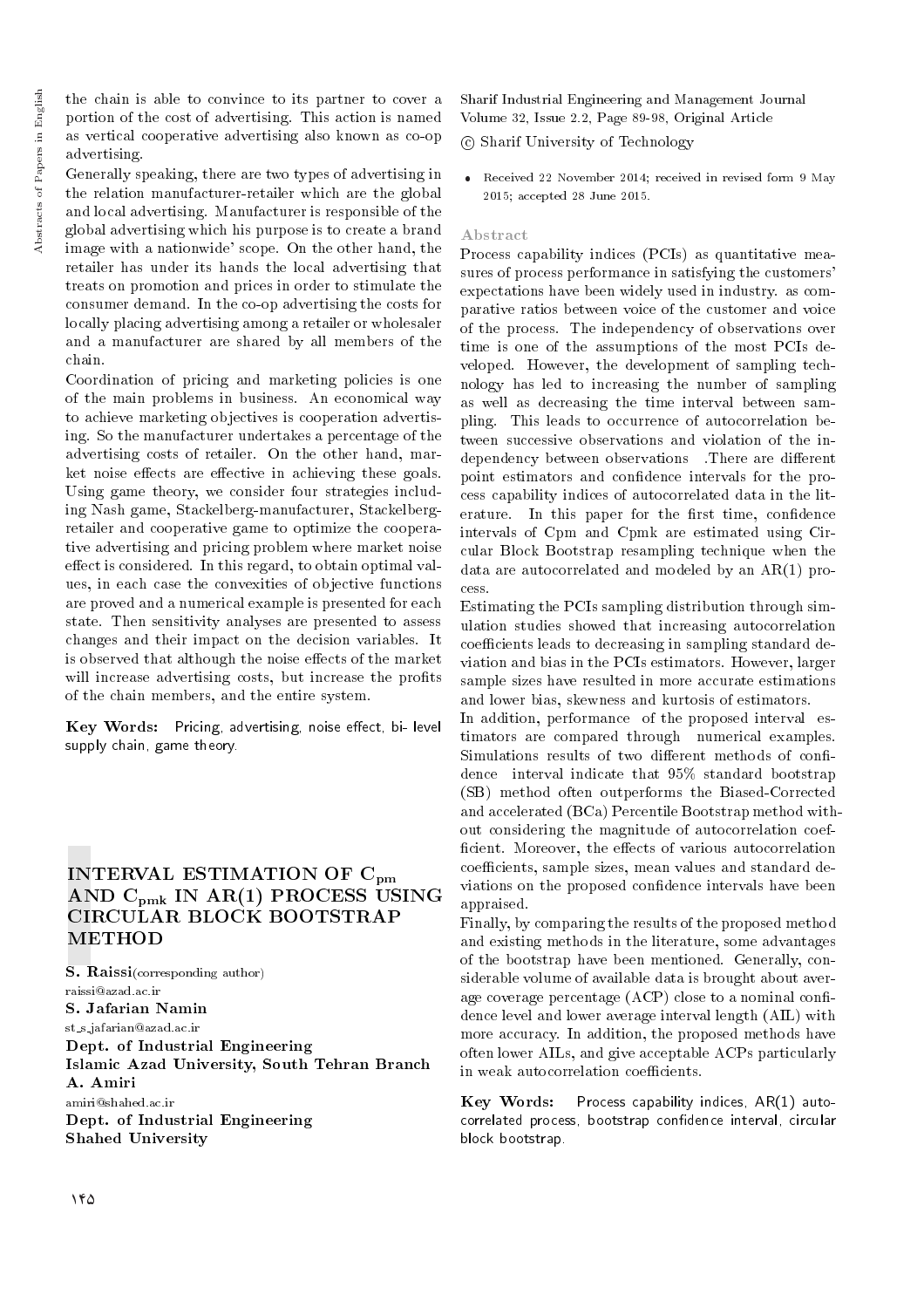the cost of 150 million riyals, 17 service quality characteristics considered for improving the quality of agency, and seven quality characteristics Due to the quality constraints are not appropriate.

Key Words: Quality, service quality, optimizes, SERVQUAL model, quality function deployment (QFD), zero-one goalprogramming.

# ANALYSIS THE EFFECT OF MAIN CREDIT RISK VARIABLES ON DECISION OPTIMIZATION IN CREDIT PORTFOLIO (CASE STUDY: AYANDEH OF BANK BRANCHES)

## J. Razmi

jrazmi@ut.ac.ir Dept. of Industrial Engineering University of Tehran **M.** Shahbazi(corresponding author) Mr.Shahbazi@alumni.ut.ac.ir Dept. of Industrial Engineering Alborz Campus, University of Tehran

Sharif Industrial Engineering and Management Journal Volume 32, Issue 2.2, Page 65-76, Original Article

c Sharif University of Technology

 Received 15 November 2014; received in revised form 2 March 2015; accepted 12 April 2015.

## Abstract

The revision banks are in appropriation and allocation of resources in areas of activity. The banks taking the credit risk of customers based on their requests facilities is covered, since one of the most important problems management of loan portfolio, are the failure of banks. Therefore, today one of the main techniques that have been considered in the financial sector and banking, is risk management techniques. This paper is the analysis of internal and external factors influencing credit risk of the "Ayandeh bank" from 136 corporate customers in the period during  $2010$  to  $2012$  years, the effective strategy reducing of the risk, and the its implementation improve decision making in bank helped. The main method of research to describe data accomplished by "Delphi" method. Then, descriptive statistics and inferential statistics, data analysis and hypothesis testing, including tests, correlation and regression, structural equation. The results obtained from the data of corporate customers with softwares "SSPS" and "Lisrel" at the end of the model will be presented. This model

show good credit risk at each of the bank's corporate customers and more exact estimation of the weaknesses identied by the customer and the bank, s solutions for the improvement of decision-making provide. The results of this research show that great influence of the sales and customer credit risk is the same for debt and asset returns and asset sales, more than any other ratio bankruptcy of and chaos in predicting future situation are effective and the first ratio of debt to cash flow from operations in the important role, the second investment ratios, liquidity ratios after they are placed the results obtained in this research, the effect of credit risk activities at least shows that results also confirm the "Altman" model. This model will show one of the best ways to risk management in banks. The results shows that, of all the criteria affecting the credit risk of the sale, the bank loan, the liquidity and profitability of the direct relationship between positive and are based on credit risk.

Key Words: Banking system, risk management, corporate customers, "DELPHI" technique, structural equation modeling.

# STOCHASTIC PRICING AND COOPERATIVE ADVERTISING MODEL WITH MARKET NOISE **EFFECT**

A. Taleizadeh(corresponding author)

taleizadeh@ut.ac.ir

Dept. of Industrial Engineering University of Tehran Z. Cheraghi z.cheraghi@gmail.com Dept. of Industrial Engineering

Islamic Azad University, South Tehran Branch

Sharif Industrial Engineering and Management Journal Volume 32, Issue 2.2, Page 77-87, Original Article

c Sharif University of Technology

 Received 16 November 2014; received in revised form 20 June 2015; accepted 28 June 2015.

## Abstract

Emphasizing the importance of competition and cooperation in supply chains has caused the resurgence of the game theory as a useful tool for the analysis of interactions of the members within a supply chain. Any member of a supply chain can have its own promotion and advertising programs. However, an interactive relationship (i.e. win-win) occurs when any member of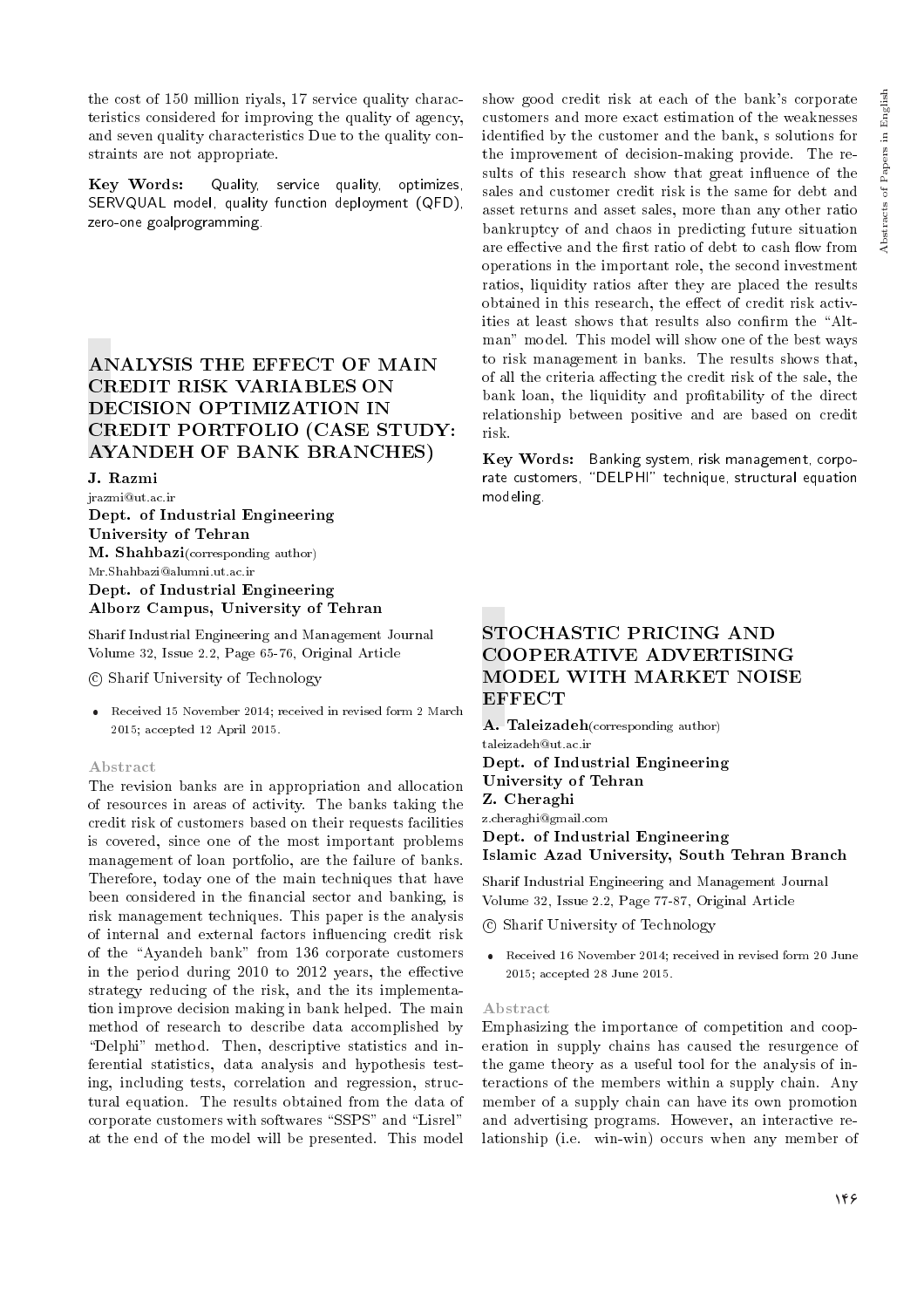# H. Yari gholi

yari21110@yahoo.com A. Kazemi(corresponding author) abkaazemi@qiau.ac.ir Faculty of Industrial and Mechanical Engineering Qazvin Branch, Azad University

Sharif Industrial Engineering and Management Journal

Volume 32, Issue 2.2, Page 47-56, Original Article

## c Sharif University of Technology

 Received 7 October 2014; received in revised form 6 June 2015; accepted 28 June 2015.

## Abstract

Selecting a appropriate supplier is always a difficult task for most managers. This study is the first to research some of the most short path routing model, selection of suppliers in terms of discussion discount and delay payment on these models, multi-objective considered in with an algorithm, meta-heuristic is solved. In the proposed model, the three goals of minimizing the total cost of the purchase Allowing for fixed costs and delays in the payment of the buyers, minimizing the number of product return and minimizing the path to purchase, According routing of vehicles has been addressed.

The mathematical model discounted net present value of the overall amount of money due to delays in payments are considered. The problems of routing and shortest route will be calculated for a set of selected suppliers. All suppliers, their products with discounts and delayed payment offerings. According to the that the purchaser is responsible for collecting the goods purchased and all suppliers have not the same ratio to the non-specied intervals , Therefore, we reduce the distance traveled by the vehicle routing problem in order to find suppliers , and according to the real-world buyers usually have a delay in payment to suppliers , to attract attention due to the increasing willingness of buyers to buy them and use they. In our model, the net present value of the objective function value for purchaser is getting utilized. Because of the large size and complexity of the problem to be NP-Hard, to solve Non-dominated Sorting Genetic Algorithm (NSGA-II), Non-dominated Ranking Genetic Algorithm (NRGA) and Multi objective Particle Swarm Optimization (MOPSO) is proposed. In order to find the shortest path routing model, both Genetic Algorithm (GA) and Simulated Annealing algorithm (SA) to evaluate and select one of them According to the better performance of the algorithm in solved and is used in the multi objective model. Finally, one multi-objective algorithm and another one single objective is recommended to solve this model.

Key Words: Supply chain management, supplier selection, allocation, discounts, delay in payments, routing, multi objective meta-heuristic algorithms.

# OPTIMIZATION OF SERVICE QUALITY USING HYBRID SERVQUAL, QFD AND GOAL PROGRAMMING

N. Sayani

noushinsayani@yahoo.com M. Saleh Owlia(corresponding author)

## owliams@yazd.ac.ir Dept. of Industrial Engineering Yazd University

Sharif Industrial Engineering and Management Journal Volume 32, Issue 2.2, Page 57-63, Original Article

c Sharif University of Technology

 Received 26 October 2014; received in revised form 7 March 2015; accepted 12 April 2015.

## Abstract

Nowadays, Service organizations have found that the most important secret of their survival in their competitive market is attention to the customers and meet their wants.The Servqual method is a major and current methods of measuring customer satisfaction of service quality.

As service providers have their own limitations to meet the customers' needs, they should be looking for some ways in which communicate between the limitations of service providers company and the customer's demands. One of the most powerful ways to meet customers' requirements is Quality Function Development (QFD), but this method does not provide optimal solution to select service qualitative characteristic so It would seem that compilation the mathematical programming techniques with QFD is effective in this context. The purpose of this study is to identify the customers' demands according to SERVQUAL model and to find the optimal solution by use of QFD and zero-one goal programming.

The objective function nincludes: maximize the relationship between service quality characteristics and customers' demands, minimizing the cost of service quality characteristics, maximize the extensibility and creation potential of Service and This limits includes: the limitation of overall priorities of the service quality characteristics, limitation of resources allocated by the agency and limitations are extensibility and creation potential of Service quality.

The population in this study consisted of all clients is Geno Kish Travel Agency in Bandar Abbass. 135 of them were selected and questionnaires to assess the performance of quality of service and its importance and then check the qualitative characteristics and assemble QFD house. Lastly, the issue has been modeling and is solved by zero-one goal programming.

According to the obtained result from this model to improve the quality of service determined that by use of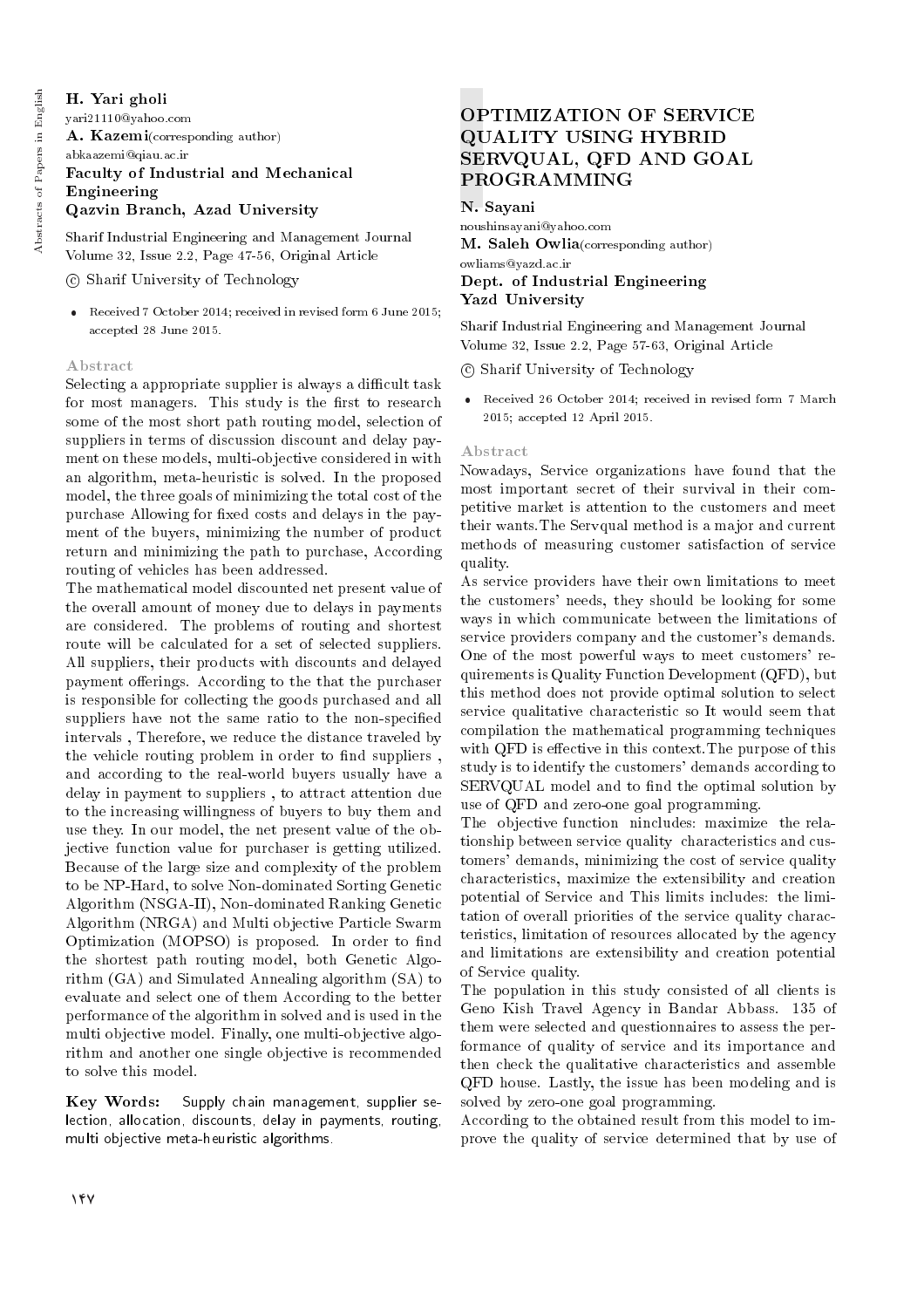an increasingly more important role than their manufacturing counterparts. This article presents a bi-objective non-linear integer mathematical model for reliable facility location problem with stochastic demand. The concentration of this article is to present a new mathematical model in reliable facility location problem with immobile servers with congested facilities. The goal is to determine the location of both inexpensive and reliable facilities. Therefore, a bi-objective mathematical programming model is presented in which total cost and reliability of system are simultaneously optimized. There are many real life applications of the proposed model such as: automated teller machines, communication networks, vending machines, local clinics, hospitals and medical centers, relief distribution centers and reconstruction center locations, kinds of education systems, police stations, truck terminals, hotels, city logistics terminals, parks, bus stops, press delivery networks, locating post boxes, and the like. Since the proposed model is NP-Hard, a multi-objective water flow-like algorithm (MOWFLA) is presented to solve the model. To demonstrate the performance of the proposed algorithm, different test problems are first generated. Then, multiobjective genetic algorithm as best-developed algorithm in the literature and GAMS software, integrating the objectives with LP-metric method, are applied to justify the performance of proposed MOWFLA. According to objective function value (OFV) and computational time (CPUT) metrics, the results show that the proposed algorithm are capable to solve proposed congested facility location problem in large size problems.

Key Words: Reliability, network location, queuing theory, water flow-like algorithm.

# PROJECT RESOURCE LEVELING WITH AN EFFICIENT SIMULATED ANNEALING ALGORITHM

 ${\bf F.~Jolai}$ (corresponding author) fjolai@ut.ac.ir School of Industrial Engineering University of Tehran M. Bagheri m bagheri@sadjad.ac.ir Dept. of Industrial Engineering Sadjad University of Technology

Sharif Industrial Engineering and Management Journal Volume 32, Issue 2.2, Page 35-45, Original Article

c Sharif University of Technology

 Received 27 September 2014; received in revised form 15 March 2015; accepted 1 July 2015.

## Abstract

Resource leveling problem considers resource usage pattern in the project plan during the project execution time and attempts to create a levelled baseline schedule. In this problem one aims at completing the project within its deadline with a resource usage which is as level as possible over the entire project horizon. Mostly no explicit resource considerations - like resource constrained property- are taking into account when this problem is considered.

This problem is one of the most well-known and classical problems for which one can hardly find an efficient solution procedure in the literature. Most procedures in the literature are based on repetitive time consuming forward/backward methods in which the performance are rarely studied through various comprehensive test problems.

We use Simulated Annealing meta heuristic algorithm to solve the resource leveling problem. The solution representation and neighborhood generation method in this algorithm is based on a theorem which has been proved in this article. Using our theorem and Floyd- Warshall longest path algorithm together with distance matrix with temporary precedence relations leads to an efficient new way of solution representation and neighborhood generation method.

We study the efficiency of this algorithm by comparing with the results of two other heuristic methods and also with a zero-one non-linear mathematical programming model solved with Lingo. Numerous test problems with a vast variability in parameters are generated to compare these methods. To produce the test problems we have used the Rangen software which is well-known in literature to generate project networks with resources.

The performance of different procedures are compared through different performance and computational time indicators. The results show that this algorithm outperforms the other heuristics and obtains highly competitive results in comparison with mathematical programming approach. more over the suggested meta heuristic completely outruns the mathematical programming approach considering computational time.

Key Words: Project scheduling, resource leveling, metaheuristics, simulated annealing.

PRESENTING A MULTI OBJECTIVE MODEL FOR SUPPLIER SELECTION WITH CONSIDERING DISCOUNT, DELAY PAYMENT AND MINIMUM DISTANCE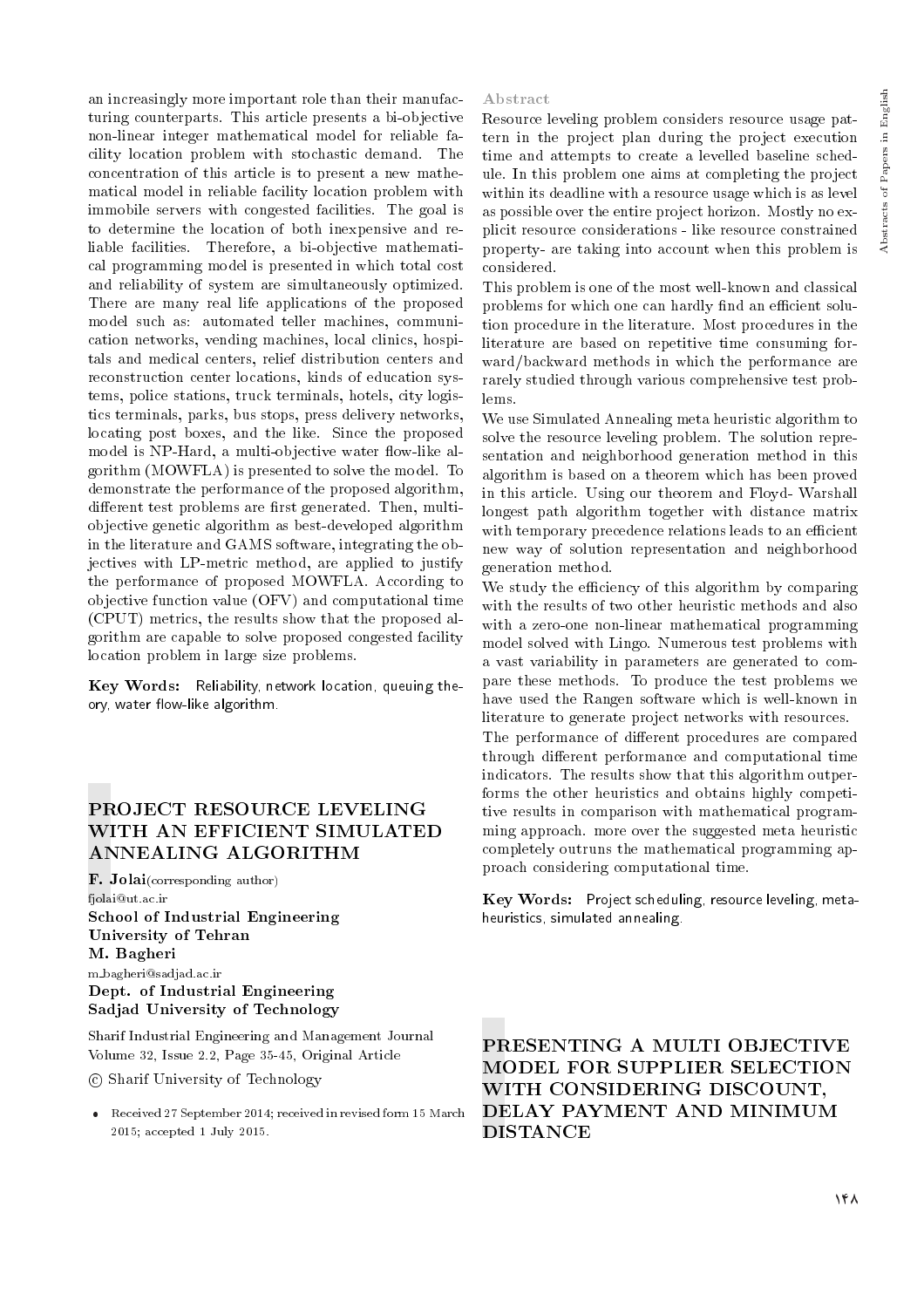function. In the first approach, the aggregation of estimates in the sample level is done by averaging while the second approach employs a second M-estimate to aggregate parameter estimates. Extensive simulation studies are conducted to investigate and compare the performance of the proposed estimators in terms of robustness and efficiency. The results show that in the absence of outliers or for small amount of contamination, the robust methods perform as well as the classical method, while for medium and large amounts of contamination the proposed estimators perform considerably better than the classical ones.

Key Words: Statistical process control; multivariate simple linear profile; M-estimates; Bi-square function.

# SUPPLY CHAIN CONFIGURATION DESIGN( CASE STUDY IN PRODUCTION COMPANY)

## S.M. Mostafavi

mostafavi@modares.ac.ir A. Albadvi(corresponding author) albadvi@modares.ac.ir A. Hossien Zadeh Kashan

a.kashan@modares.ac.ir Dept. of industrial engineering Tarbiat Modares University

Sharif Industrial Engineering and Management Journal Volume 32, Issue 2.2, Page 15-25, Original Article

c Sharif University of Technology

 Received 10 September 2014; received in revised form 6 April 2015; accepted 10 April 2015.

## Abstract

With the competition in market demand and customers' requirements fluctuations, companies have to supply productions in accordance with demand and supply time and less cost in order to be able to maintain their competitive advantages. To achieve these goals, producers must simultaneously design supply chain in the early stages of new product design. To do this according to the BOM, the structure of supply chain is designed and in every node of the chain network, suppliers, the level of safety stock as well as the place of inventory accumulation is determined so that the total cost and also the provision time of the final product interacting with each other minimized.

In this article, the mathematical model for new product supply chain design and selection of appropriate material checklist and also the suitable suppliers in every

node of network, according to the considered criteria, has been developed that is perfectly proportional with critical conditions. This is a multi-objective model that consists of 4 objective functions. The first objective is minimization of end product cost. The second minimizes supply and inventory holding cost. Third objective minimize likely to lack of materials by choosing multiple suppliers in each node of the chain. In the last objective it plans buying of materials in uniform time intervals and so that the suppliers can recognize us as a reliable purchaser. Then, the proposed model has been implemented in actual conditions and analyses are presented base on it and to improve conditions, suggestions are presented. The results show that unlike literature, the efficient supply chain that the minimization of cost in that is the goal, is not always suitable for functional products and there is some other parameters should be considered in critical situations like that suppliers con dence, minimization of likely to lack of materials and minimization of supply costs.

Key Words: Supply chain, new product development, alignment, supplier selection, mathematical modeling, bill of material.

# A BI-OBJECTIVE CONGESTED NETWORK LOCATION PROBLEM TO OPTIMIZE RELIABILITY AND COST OF SYSTEM

P. Fattahi(corresponding author) p.fattahi@alzahra.ac.ir Dept. of Industrial Engineering Alzahra University V. Hajipour v.hajipour@basu.ac.ir Dept. of Industrial Engineering Bu-Ali Sina University, Hamedan

Sharif Industrial Engineering and Management Journal Volume 32, Issue 2.2, Page 27-33, Original Article

c Sharif University of Technology

 Received 22 June 2014; received in revised form 1 February 2015; accepted 25 April 2015.

#### Abstract

One of the most important strategic decisions that affects the success of an organization, is to locate the facility in an appropriate place. Facilities are characterized on a continuum spectrum from manufacturing facilities at one end and service facilities at the other end. In terms of trends in enterprise turn-over and gross domestic products (GDP) of nations, service industries play